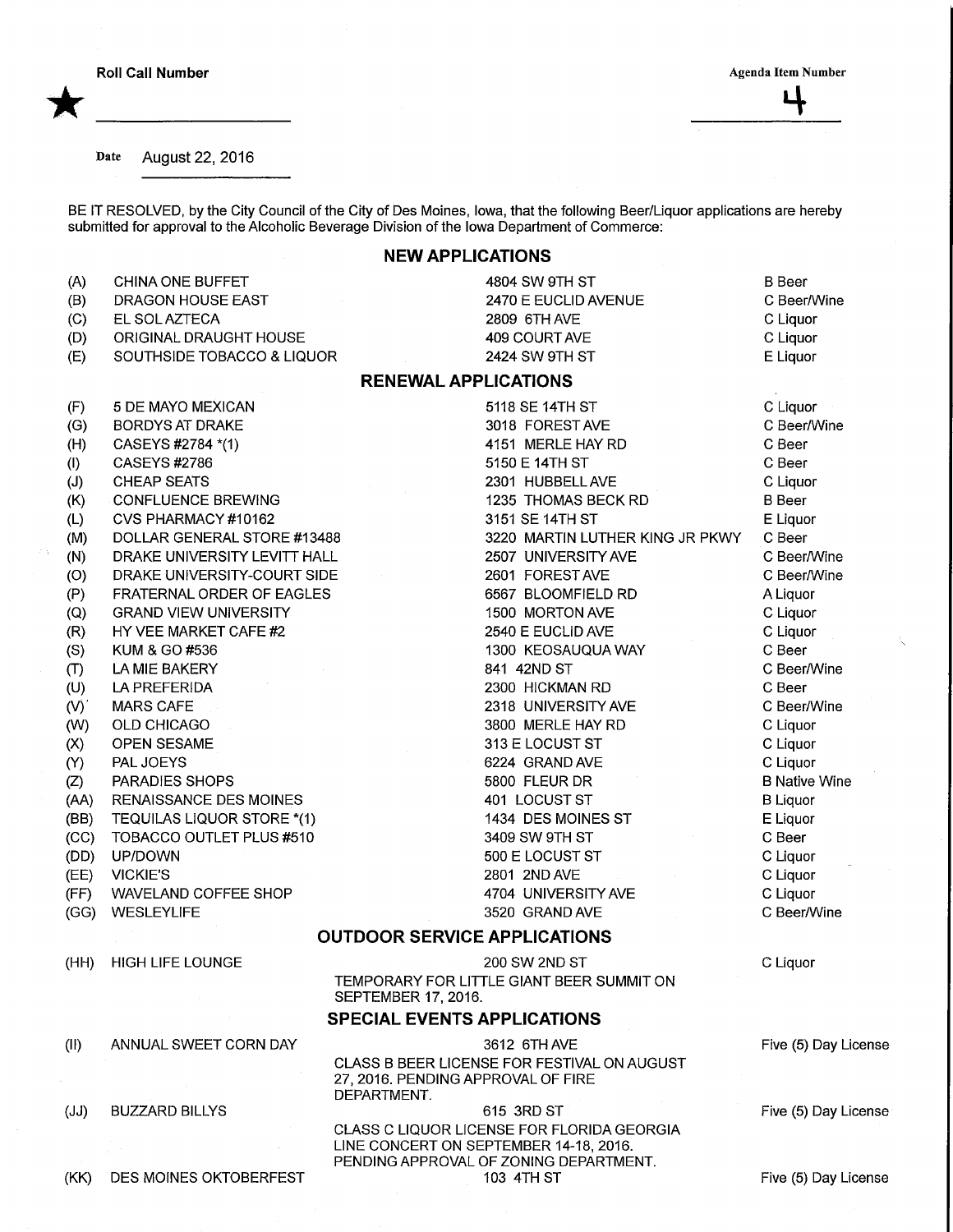\*

**Roll Call Number Agents Agents Agents Agents Agents Agents Agents Agents Agents Agents Agents Agents Agents Agents Agents Agents Agents Agents Agents Agents Agents Agents Agents Agents Agents Agents Agents Agents Agents A** ť

| Date | August 22, 2016 |  |  |
|------|-----------------|--|--|
|      |                 |  |  |

|      |                                        | CLASS C LIQUOR LICENSE FOR ANNUAL EVENT ON<br>SEPTEMBER 23 - 24, 2016. PENDING APPROVAL OF |                      |
|------|----------------------------------------|--------------------------------------------------------------------------------------------|----------------------|
| (LL) | <b>IOWA BEEF STEAK HOUSE</b>           | ELECTRICAL DEPARTMENT.<br>1201 E EUCLID AVE                                                | Five (5) Day License |
|      |                                        | CLASS C LIQUOR LICENSE FOR BIKE NIGHT ON                                                   |                      |
|      |                                        | AUGUST 23, 2016. PENDING APPROVAL OF                                                       |                      |
|      |                                        | BUILDING, FIRE AND ZONING DEPARTMENTS.                                                     |                      |
| (MM) | <b>IOWA CRAFT BEER TENT</b>            | 313 WALNUT ST                                                                              | Five (5) Day License |
|      |                                        | CLASS B BEER LICENSE FOR TOUCHDOWN<br>TAILGATE ON SEPTEMBER 10 - 11, 2016.                 |                      |
| (NN) | <b>IOWA CRAFT BEER TENT</b>            | 451 12TH ST vendor 3                                                                       | Five (5) Day License |
|      |                                        | CLASS B BEER LICENSE FOR RIVALRY WITH A                                                    |                      |
|      |                                        | HEART ON SEPTEMBER 8, 2016. PENDING APPROVAL                                               |                      |
|      |                                        | OF FIRE AND ZONING DEPARTMENTS.                                                            |                      |
| (OO) | LATINO HERITAGE FESTIVAL               | 1000 GRAND AVE                                                                             | Five (5) Day License |
|      |                                        | CLASS C LIQUOR LICENSE FOR FESTIVAL ON                                                     |                      |
| (PP) | <b>STAR BAR</b>                        | SEPTEMBER 23 - 25, 2016.<br>2811 INGERSOLL AVE                                             | Five (5) Day License |
|      |                                        | SPECIAL CLASS C LIQUOR LICENSE (BEER/WINE) IN                                              |                      |
|      |                                        | CONJUNCTION WITH INGERSOLL LIVE ON AUGUST                                                  |                      |
|      |                                        | 27, 2016.                                                                                  |                      |
| (QQ) | TASTE! TO GO & CATERING                | 4700 GRAND AVE                                                                             | Five (5) Day License |
|      |                                        | SPECIAL CLASS C LIQUOR LICENSE (BEER/WINE)                                                 |                      |
|      |                                        | FOR AN EVENT ON AUGUST 11, 2016.                                                           |                      |
| (RR) | <b>WOODYS PICKLE SHACK</b>             | 1500 E ARMY POST RD                                                                        | Five (5) Day License |
|      |                                        | CLASS B BEER LICENSE FOR A SPECIAL EVENT ON<br>AUGUST 23, 2016. PENDING APPROVAL OF        |                      |
|      |                                        | ELECTRICAL AND FIRE DEPARTMENTS.                                                           |                      |
|      | (SS) WORLD FOOD & MUSIC FESTIVAL       | 25 E COURT AVE                                                                             | Five (5) Day License |
|      |                                        | CLASS C LIQUOR LICENSE FOR FESTIVAL ON                                                     |                      |
|      |                                        | SEPTEMBER 16 - 18, 2016.                                                                   |                      |
| (TT) | <b>WORLD FOOD &amp; MUSIC FESTIVAL</b> | 25 E COURT AVE                                                                             | Five (5) Day License |
|      |                                        | SPECIAL CLASS C LIQUOR LICENSE (BEER/WINE)                                                 |                      |
| (UU) | <b>WORLD FOOD &amp; MUSIC FESTIVAL</b> | FOR FESTIVAL ON SEPTEMBER 16 - 18, 2016.<br>25 E COURT AVE                                 | Five (5) Day License |
|      |                                        | CLASS C LIQUOR LICENSE FOR FESTIVAL ON                                                     |                      |
|      |                                        | SEPTEMBER 16 - 18, 2016.                                                                   |                      |

Moved by the contract of the contract of the contract of the contract of the adopt.

**COUNCILACTION COWNIE COLEMAN GATTO** GRAY HENSLEV MOORE WESTERGAARD TOTAL YEAS NAYS PASS ABSENT MOTION CARRIED APPROVED **CERTIFICATE** I, DIANE RAUH, City Clerk of said City hereby certify that at a meeting of the City Council of said City of Des Moines, held on the above date, among other proceedings the above wa s adopted. IN WITNESS WHEREOF, I have hereunto set my hand and affixed my seal the day and year first above written.

Mayor